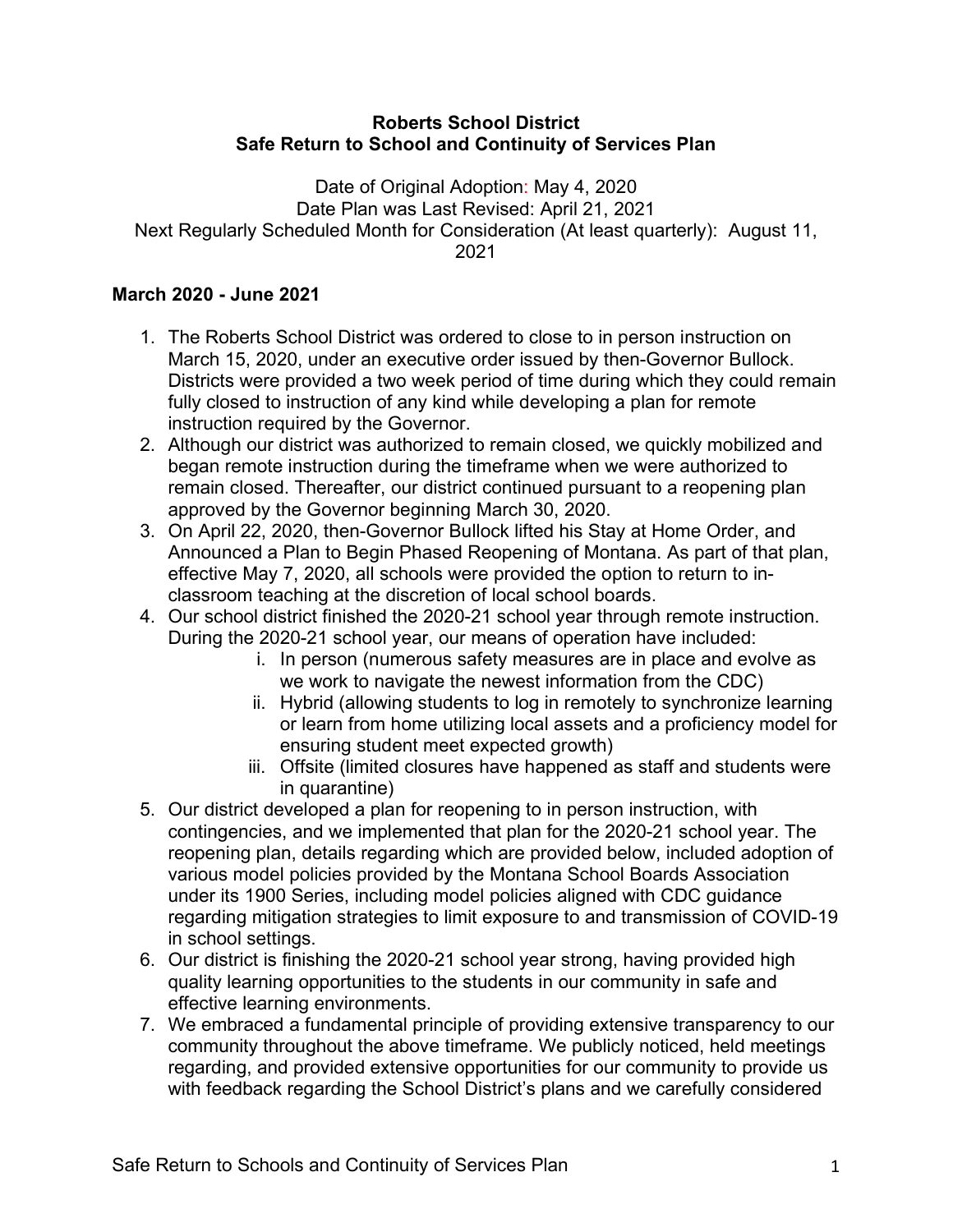such feedback in developing and refining the School District's plans throughout the last 14-15 months.

## **Safe Return to Schools and Continuity of Services Plan Contents:**

#### **March 2020-June 2021**

# **Part I: Documentation of Meaningful Consultation in Developing and Refining the School District's plan from March 2020 Through June 2021:**

We noticed, held, and invited public comment on our evolving plans for a safe return to school and continuity of services on the following dates since March 2020:

- 1. 7/23/20
- 2. 8/12/20
- 3. 8/16/20
- 4. 9/21/20
- 5. 10/21/20
- 6. 11/18/20
- 7. 12/16/20
- 8. 1/20/20
- 9. 2/22/20
- 10.3/17/20
- 11.4/21/20

Our invitation for public input included a general opportunity for the public to provide input and was provided to everyone interested, including:

1. Students; families; school and district administrators (including special education administrators); teachers, principals, school leaders, other educators, school staff, and their unions, stakeholders representing the interests of children with disabilities, English learners, children experiencing homelessness, children in foster care, migratory students, children who are incarcerated, and other underserved students.

### **Part II: Contents of The School District's plan for Safe Return to In-Person Instruction and Continuity of Services:**

1. A description of how the district will maintain the health and safety of students, educators, and other staff:

Following the lifting of the Stay-at-Home Order and subsequent reopening of the state on April 22, 2020, Robert School District utilized the Montana Public Education Center *Roadmap for Safely Reopening Montana's Public Schools Using Emergency School District Policies* and accompanying MTSBA Model Emergency Policies. Utilizing these resources supported our district's continued service to students with transparency and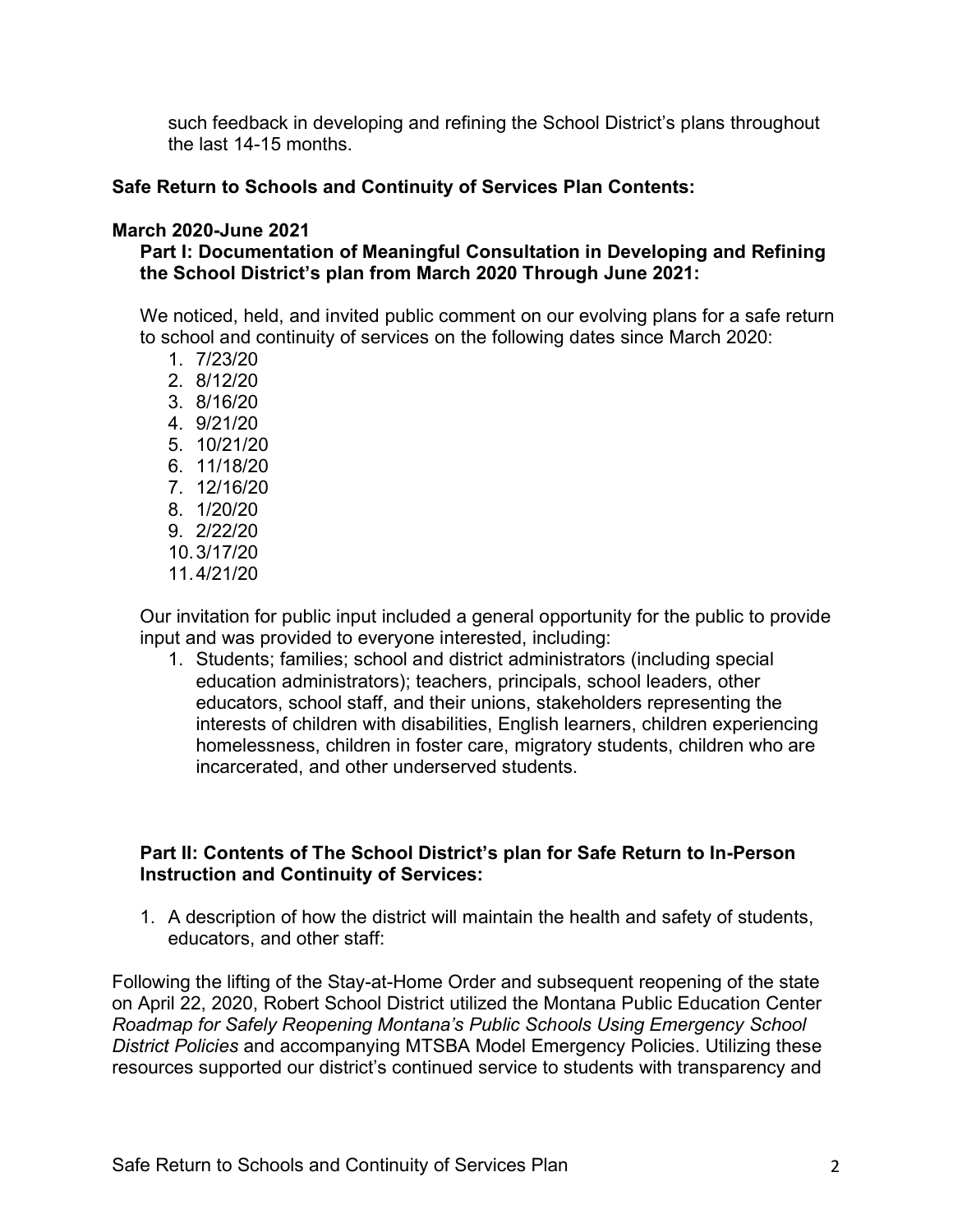accountability while ensuring the operations of the school district reflected the circumstances in our community.

The policies ensured our Board of Trustees and school leaders honored the following priorities: quality instruction to students; a healthy and safe setting for students, staff, and the community; needed support of teachers and staff; and responsible financial and operational procedures. The policies provided an actionable plan for completing the 2020-2021 school fiscal year in a manner that met these priorities and secured district funding while providing an operational platform for considering long term innovations in the delivery of education services.

Roberts School District implemented policy options that facilitated collaboration between the Board of Trustees, administrative team, employees, parents, students, health officials, and community as we established protocols aligned with CDC guidance addressing how instruction was to be delivered to students; how gatherings and events would take place on school property; how the health and safety of staff and students would be protected and preserved while schools were open; and how financial and operational functions of the school district would continue during the period of public health emergency.

Roberts School District reviewed, considered, and addressed numerous areas of operation in our reopening process. On the topic of school district policy and procedures, the district considered emergency policies and procedures, adoption and amendment of policies, suspension of policies, and administrative procedures. To support students' academic, mental, social and emotional success, the district considered alternative grading, counseling, extended school year, student instruction proficiency determinations and declarations, support for particularly vulnerable students, transportation services, access to internet for students, food preparation and service, summer school and additional student instruction resources. To ensure the health and safety of students, teachers, and staff, the district considered cleaning and disinfection, community use of facilities, county board of health orders, diagnosis and confidentiality, hand washing and related hygiene protocols, telework, school closure orders, stay at home orders, symptom monitoring and isolation, travel quarantines, visitors, volunteers, vulnerable individuals, masks and personal protective equipment, and physical distancing.

Following the *Roadmap for Safely Reopening Montana's Public Schools Using Emergency School District Policies* ensured Roberts School District has remained in compliance with guidance and best practices provided by federal, state, or local health officials. Our school district has continued to adapt and adjust our policies as new and updated guidance and best practices have become available.

Further, the policies provide options for consideration through input from our board of trustees, administrative team, employees, parents, students health officials, and community as collaborative partners as we have worked our way through ever evolving changes due to the pandemic. By considering all possible perspectives and factors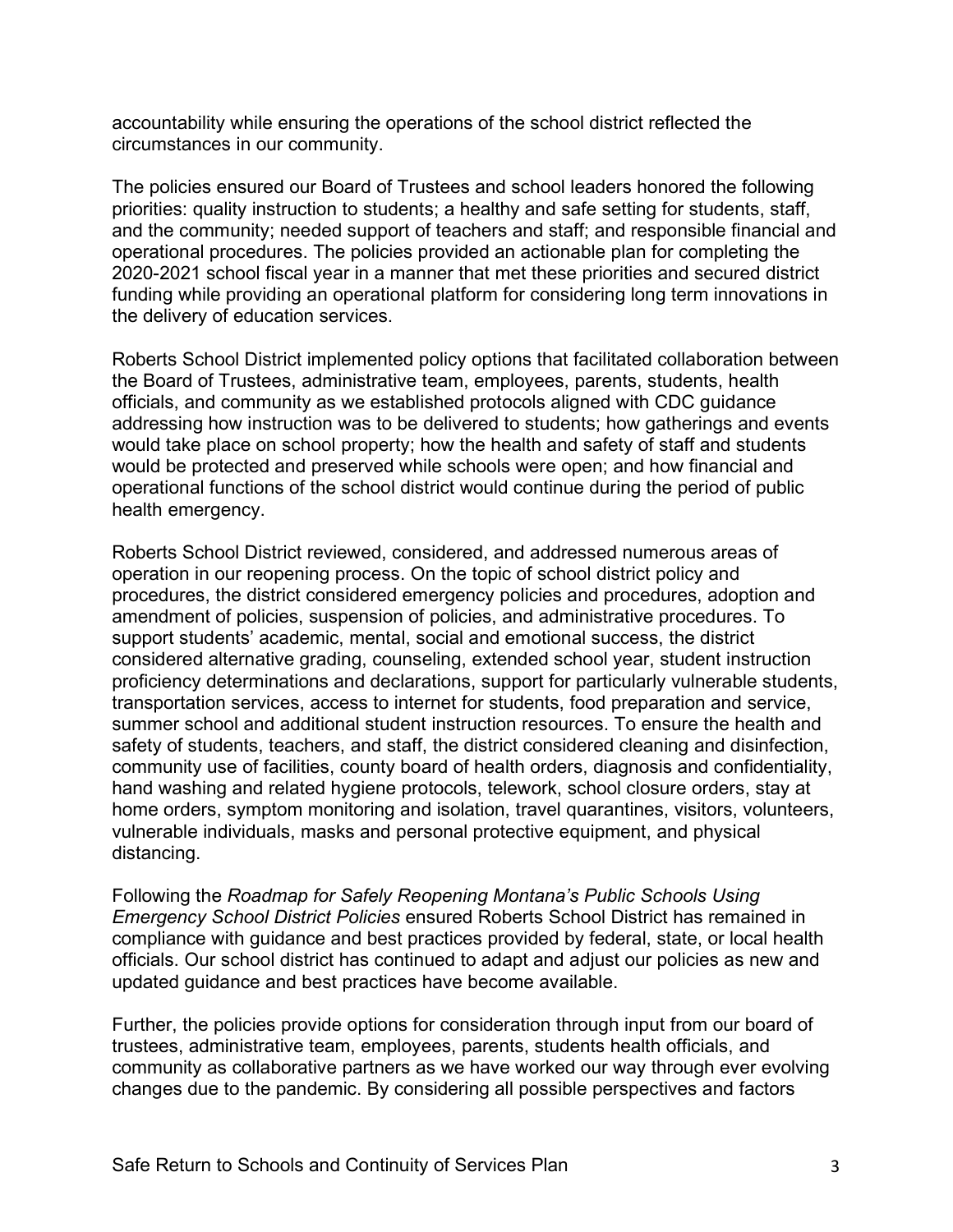when making the decisions to adopt or adjust a policy, or to implement a policy, we focused on the health and safety of our students, staff, and community for delivery of learning and services to our students. The policies have enabled us to adjust our procedures and practices during different phases in compliance with guidance and best practices provided by federal, state, and local agencies.

Roberts School District will continue to follow the policies noted below while engaging in a quarterly reevaluation process to continue to ensure the health, safety and wellbeing of our students, teachers, staff, and community through 2024.

2. The extent to which the district has adopted policies, and a description of any such policies, on each of the following safety recommendations established by the CDC:

| <b>Topic</b>                                                                                      | <b>School</b><br><b>District</b><br><b>Policy</b><br>Reference | <b>Description of Policy</b><br>(All referenced polices can be found at the end of<br>this document.)                                                                                                                                                                                                                                                                                                                                                                                                                                                                                                                                                                                                                                                                                                                                                                                                                   | <b>Policy Adopted</b><br>and Revised<br>Date(s)         |
|---------------------------------------------------------------------------------------------------|----------------------------------------------------------------|-------------------------------------------------------------------------------------------------------------------------------------------------------------------------------------------------------------------------------------------------------------------------------------------------------------------------------------------------------------------------------------------------------------------------------------------------------------------------------------------------------------------------------------------------------------------------------------------------------------------------------------------------------------------------------------------------------------------------------------------------------------------------------------------------------------------------------------------------------------------------------------------------------------------------|---------------------------------------------------------|
| Universal and<br>correct wearing of<br>masks.                                                     | 1905                                                           | 1905: The School District has adopted the<br>protocols outlined in this policy during the term of<br>the declared public health emergency to ensure<br>the safe and healthy delivery of education<br>services provided to students on school property<br>in accordance with Policy 1906, and a safe<br>workplace when staff are present on school<br>property in accordance with Policy 1909, and the<br>safety, health and well-being of parents and<br>community members. The supervising teacher,<br>principal, superintendent or designated personnel<br>are authorized to implement the protocols in<br>coordination with state and local health officials.<br>The policy establishes regulations making<br>optional face coverings as personal protective<br>equipment.                                                                                                                                           | 5/4/2020<br>1 <sub>1</sub><br>4/21/21<br>2 <sub>1</sub> |
| Modifying facilities<br>to allow for<br>physical distancing<br>(e.g., use of<br>cohorts/podding). | 1905;<br>1905P                                                 | 1905: The School District has adopted the<br>protocols outlined in this policy during the term of<br>the declared public health emergency to ensure<br>the safe and healthy delivery of education<br>services provided to students on school property<br>in accordance with Policy 1906, and a safe<br>workplace when staff are present on school<br>property in accordance with Policy 1909, and the<br>safety, health and well-being of parents and<br>community members. The supervising teacher,<br>principal, superintendent or designated personnel<br>are authorized to implement the protocols in<br>coordination with state and local health officials.<br>The policy establishes regulations regarding<br>physical distancing by requiring students, staff,<br>volunteers, and visitors will maintain a three-foot<br>distance between themselves and their<br>colleagues and peers throughout the school day | 5/4/2020<br>$\mathbf{1}$ .<br>2. /21/21                 |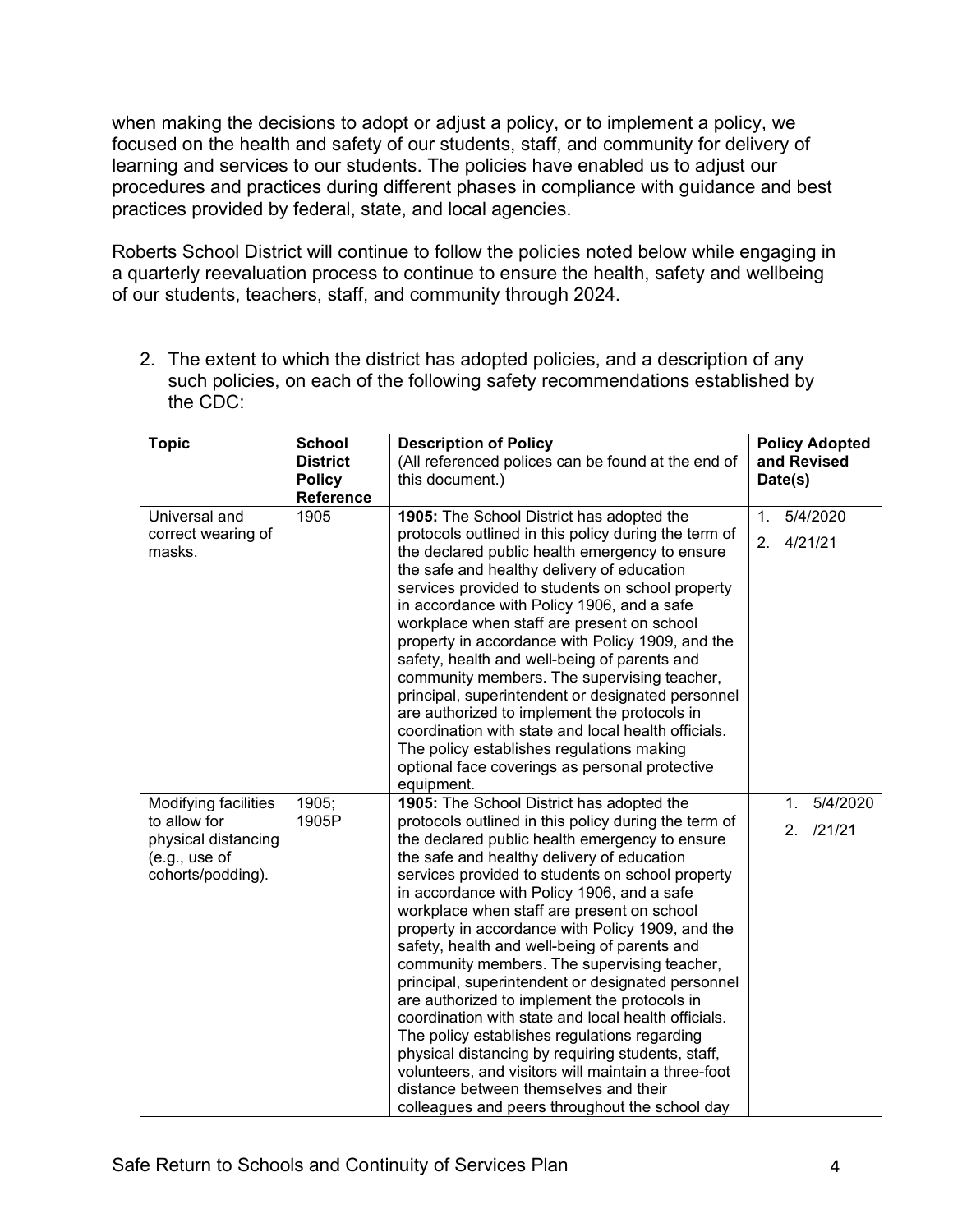|                                                                 |                | inside any school building, on school provided<br>transportation, and on school property before and<br>after school. Staff members will arrange<br>classrooms and restructure courses,<br>transportation services, and food service to meet<br>this standard.<br><b>1905P:</b> The administrative team of the School<br>District has adopted these procedures regarding<br>symptoms of illness, physical distancing and<br>work areas, physical barriers and guides, and<br>ventilation in accordance with Policy 1310 in<br>order to implement Policy 1905 during the term of<br>the declared public health emergency to ensure a<br>safe and healthy work and instructional setting.<br>These procedures were developed in accordance<br>with the latest available guidance from the<br>Centers for Disease Control and in coordination<br>with applicable state, tribal, and local health<br>officials. These procedures supplement Policy<br>1905. |                             |
|-----------------------------------------------------------------|----------------|--------------------------------------------------------------------------------------------------------------------------------------------------------------------------------------------------------------------------------------------------------------------------------------------------------------------------------------------------------------------------------------------------------------------------------------------------------------------------------------------------------------------------------------------------------------------------------------------------------------------------------------------------------------------------------------------------------------------------------------------------------------------------------------------------------------------------------------------------------------------------------------------------------------------------------------------------------|-----------------------------|
| Handwashing and<br>respiratory<br>etiquette.                    | 1905;<br>1905P | 1905: The School District has adopted the<br>protocols outlined in this policy during the term of<br>the declared public health emergency to ensure<br>the safe and healthy delivery of education<br>services provided to students on school property<br>in accordance with Policy 1906, and a safe<br>workplace when staff are present on school<br>property in accordance with Policy 1909, and the<br>safety, health and well-being of parents and<br>community members. The supervising teacher,<br>principal, superintendent or designated personnel<br>are authorized to implement the protocols in<br>coordination with state and local health officials.<br>The policy establishes regulations regarding<br>healthy hand hygiene behavior and symptoms of<br>illness.                                                                                                                                                                          | 5/4/2020<br>1.<br>2.4/21/21 |
|                                                                 |                | <b>1905P:</b> The administrative team of the School<br>District has adopted these procedures regarding<br>personnel cleaning and disinfecting, symptoms of<br>illness, and water systems in accordance with<br>Policy 1310 in order to implement Policy 1905<br>during the term of the declared public health<br>emergency to ensure a safe and healthy work<br>and instructional setting. These procedures were<br>developed in accordance with the latest available<br>guidance from the Centers for Disease Control<br>and in coordination with applicable state, tribal,<br>and local health officials. These procedures<br>supplement Policy 1905.                                                                                                                                                                                                                                                                                                |                             |
| Cleaning and<br>maintaining<br>healthy facilities,<br>including | 1905;<br>1905P | 1905: The School District has adopted the<br>protocols outlined in this policy during the term of<br>the declared public health emergency to ensure<br>the safe and healthy delivery of education<br>services provided to students on school property                                                                                                                                                                                                                                                                                                                                                                                                                                                                                                                                                                                                                                                                                                  |                             |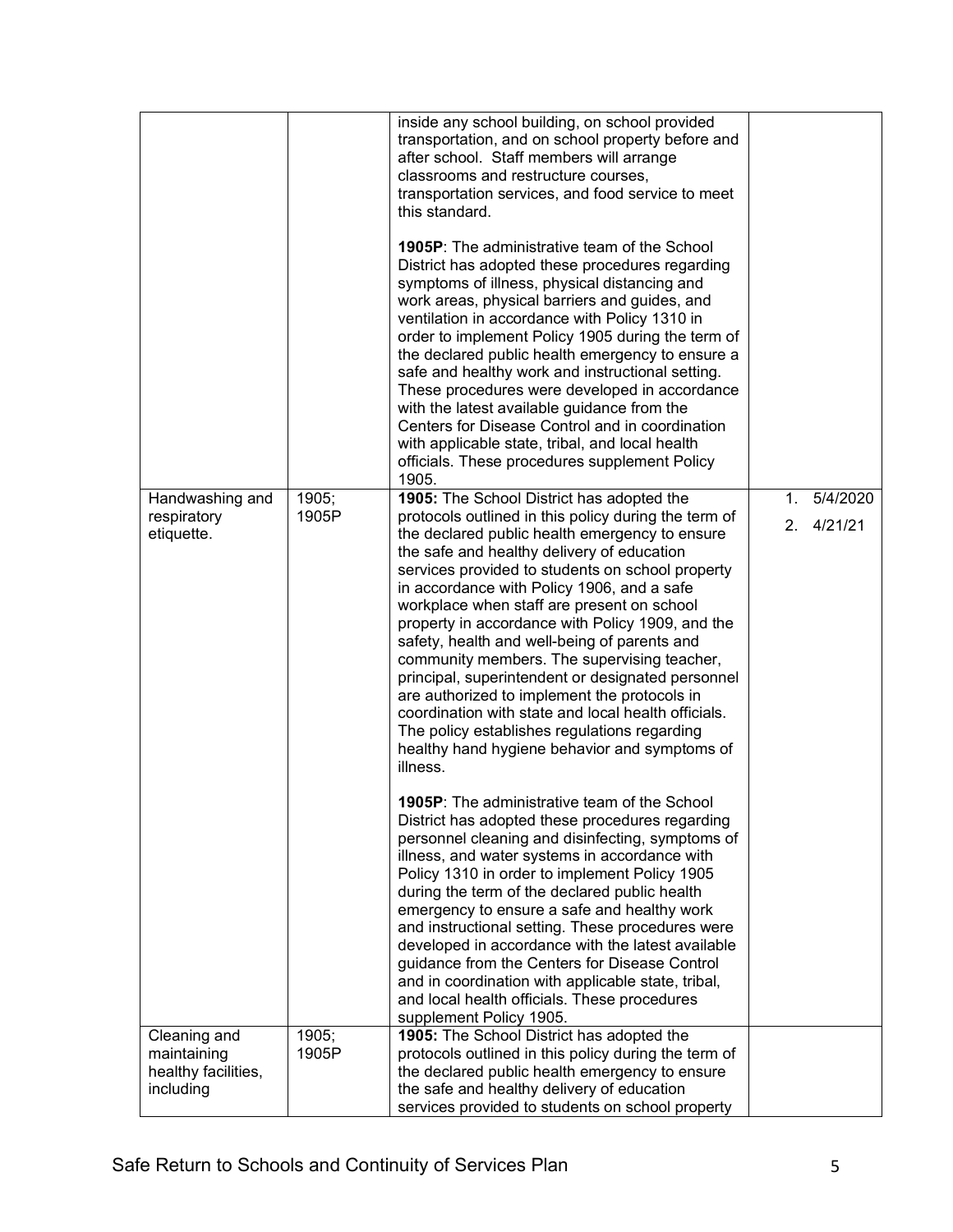|                                                                                                                                                                          |            | in accordance with Policy 1906, and a safe                                                                                                                                                                                                                                                                                                                                                                                                                                                                                                                                                                                                                                                                                                                                                                |                                             |
|--------------------------------------------------------------------------------------------------------------------------------------------------------------------------|------------|-----------------------------------------------------------------------------------------------------------------------------------------------------------------------------------------------------------------------------------------------------------------------------------------------------------------------------------------------------------------------------------------------------------------------------------------------------------------------------------------------------------------------------------------------------------------------------------------------------------------------------------------------------------------------------------------------------------------------------------------------------------------------------------------------------------|---------------------------------------------|
| improving<br>ventilation.                                                                                                                                                |            | workplace when staff are present on school<br>property in accordance with Policy 1909, and the<br>safety, health and well-being of parents and<br>community members. The supervising teacher,<br>principal, superintendent or designated personnel<br>are authorized to implement the protocols in<br>coordination with state and local health officials.<br>The policy establishes regulations regarding<br>symptoms of illness, cleaning and disinfecting,<br>temperature screening, vulnerable individuals,<br>food preparation and meal service, and<br>transportation services.                                                                                                                                                                                                                      |                                             |
|                                                                                                                                                                          |            | <b>1905P:</b> The administrative team of the School<br>District has adopted these procedures regarding<br>personnel cleaning and disinfecting, symptoms of<br>illness, and ventilation in accordance with Policy<br>1310 in order to implement Policy 1905 during<br>the term of the declared public health emergency<br>to ensure a safe and healthy work and<br>instructional setting. These procedures were<br>developed in accordance with the latest available<br>guidance from the Centers for Disease Control<br>and in coordination with applicable state, tribal,<br>and local health officials. These procedures<br>supplement Policy 1905.                                                                                                                                                     |                                             |
| Contact tracing in<br>combination with<br>isolation and<br>quarantine, in<br>collaboration with<br>the State, local,<br>territorial, or Tribal<br>health<br>departments. | 1905; 3417 | 1905: The School District has adopted the<br>protocols outlined in this policy during the term of<br>the declared public health emergency to ensure<br>the safe and healthy delivery of education<br>services provided to students on school property<br>in accordance with Policy 1906, and a safe<br>workplace when staff are present on school<br>property in accordance with Policy 1909, and the<br>safety, health and well-being of parents and<br>community members. The supervising teacher,<br>principal, superintendent or designated personnel<br>are authorized to implement the protocols in<br>coordination with state and local health officials.<br>The policy establishes regulations regarding<br>symptoms of illness, temperature screening,<br>public awareness, and confidentiality. | 5/4/2020<br>1.<br>4/21/21<br>2 <sub>1</sub> |
|                                                                                                                                                                          |            | 3417: In all proceedings related to this policy, the<br>District will respect a student's right to privacy.<br>Although the District is required to provide<br>educational services to all school-age children<br>who reside within its boundaries, it may deny<br>attendance at school to any child diagnosed as<br>having a communicable disease that could make<br>a child's attendance harmful to the welfare of<br>other students. The District will rely on advice of<br>the public health and medical communities in<br>assessing the risk of transmission of various<br>communicable diseases to determine how best to                                                                                                                                                                            |                                             |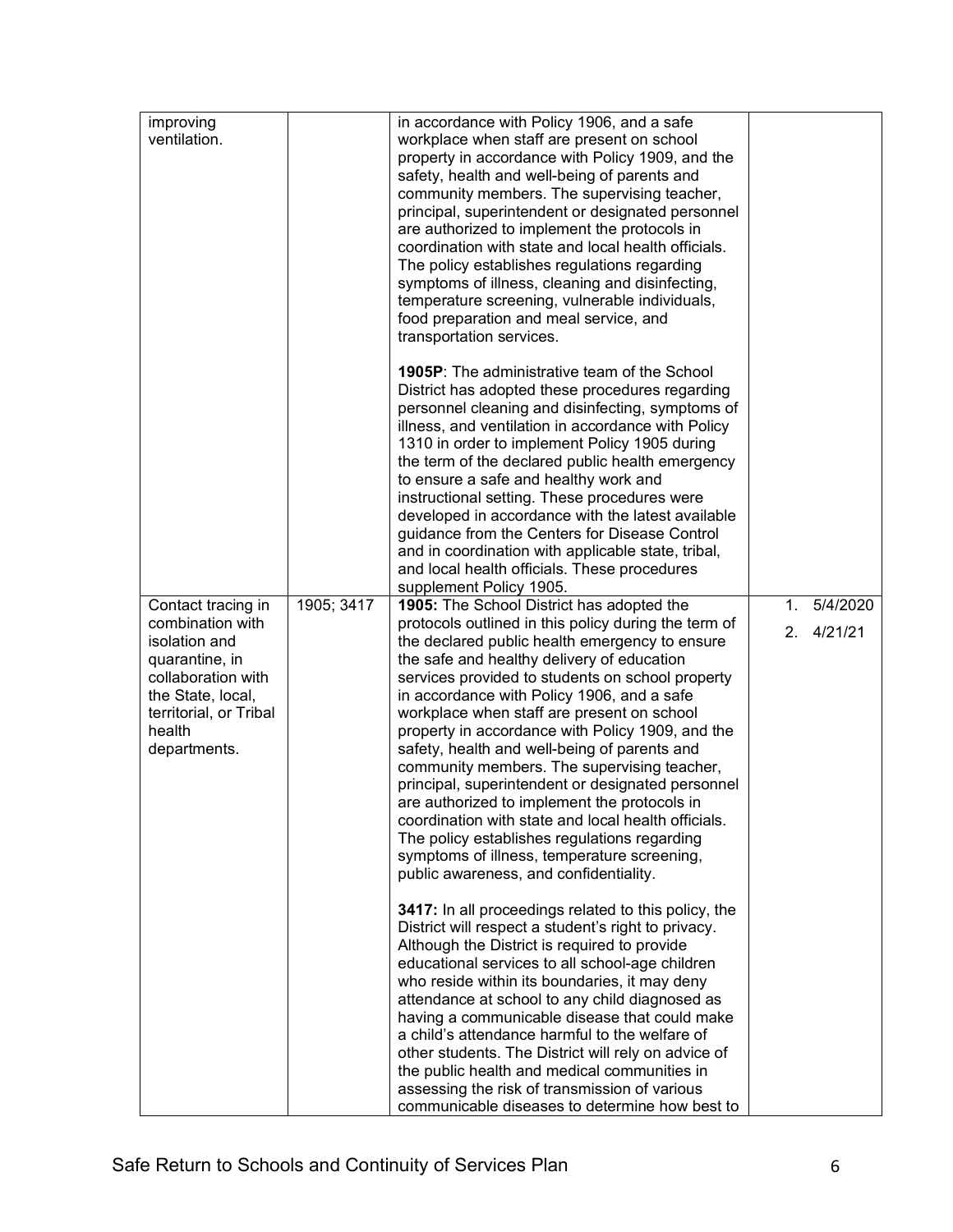| Diagnostic and<br>screening testing.                           | 1905 | protect the health of both students and staff. The<br>District will manage common communicable<br>diseases in accordance with Montana<br>Department of Public Health and Human<br>Services guidelines and communicable diseases<br>control rules. The District may temporarily<br>exclude from school attendance a student who<br>exhibits symptoms of a communicable disease<br>that is readily transmitted in a school setting. The<br>District may notify parents of other children<br>attending a school that their children have been<br>exposed to a communicable disease without<br>identifying the particular student who has the<br>disease.<br>1905: The School District has adopted the<br>protocols outlined in this policy during the term of<br>the declared public health emergency to ensure<br>the safe and healthy delivery of education<br>services provided to students on school property<br>in accordance with Policy 1906, and a safe<br>workplace when staff are present on school<br>property in accordance with Policy 1909, and the<br>safety, health and well-being of parents and<br>community members. The supervising teacher,<br>principal, superintendent or designated personnel<br>are authorized to implement the protocols in<br>coordination with state and local health officials.<br>The policy establishes regulations regarding<br>symptoms of illness, and temperature screening. |                      | 5/4/2020<br>1.<br>4/21/21<br>2 <sub>1</sub> |
|----------------------------------------------------------------|------|------------------------------------------------------------------------------------------------------------------------------------------------------------------------------------------------------------------------------------------------------------------------------------------------------------------------------------------------------------------------------------------------------------------------------------------------------------------------------------------------------------------------------------------------------------------------------------------------------------------------------------------------------------------------------------------------------------------------------------------------------------------------------------------------------------------------------------------------------------------------------------------------------------------------------------------------------------------------------------------------------------------------------------------------------------------------------------------------------------------------------------------------------------------------------------------------------------------------------------------------------------------------------------------------------------------------------------------------------------------------------------------------------------------------------|----------------------|---------------------------------------------|
| Efforts to provide<br>vaccinations to<br>school<br>communities | 3413 | Please note that House Bill 702 passed the 2021<br>Legislature and was signed into law effective May<br>14, 2021. New Section 1 of that law provides that<br>it is an unlawful discriminatory practice for a<br>governmental entity to refuse, withhold from, or<br>deny to a person any local or state services,<br>goods, facilities, advantages, privileges,<br>licensing, educational opportunities, health care<br>access, or employment opportunities based on<br>the person's vaccination status. The law also<br>provides it is unlawful for an employer to refuse<br>employment to a person, to bar a person from<br>employment, or to discriminate against a person<br>in compensation or in a term, condition, or<br>privilege of employment based on the person's<br>vaccination status. Finally, House Bill 702<br>provides it is unlawful for a public<br>accommodation to exclude, limit, segregate,<br>refuse to serve, or otherwise discriminate against<br>a person based on the person's vaccination<br>status.<br>3413: Upon initial enrollment, an immunization<br>status form shall be completed by the student's<br>parent or guardian. The certificate shall be made<br>a part of the student's permanent record.                                                                                                                                                                                    | 1 <sub>1</sub><br>2. | 5/4/2020<br>4/21/21                         |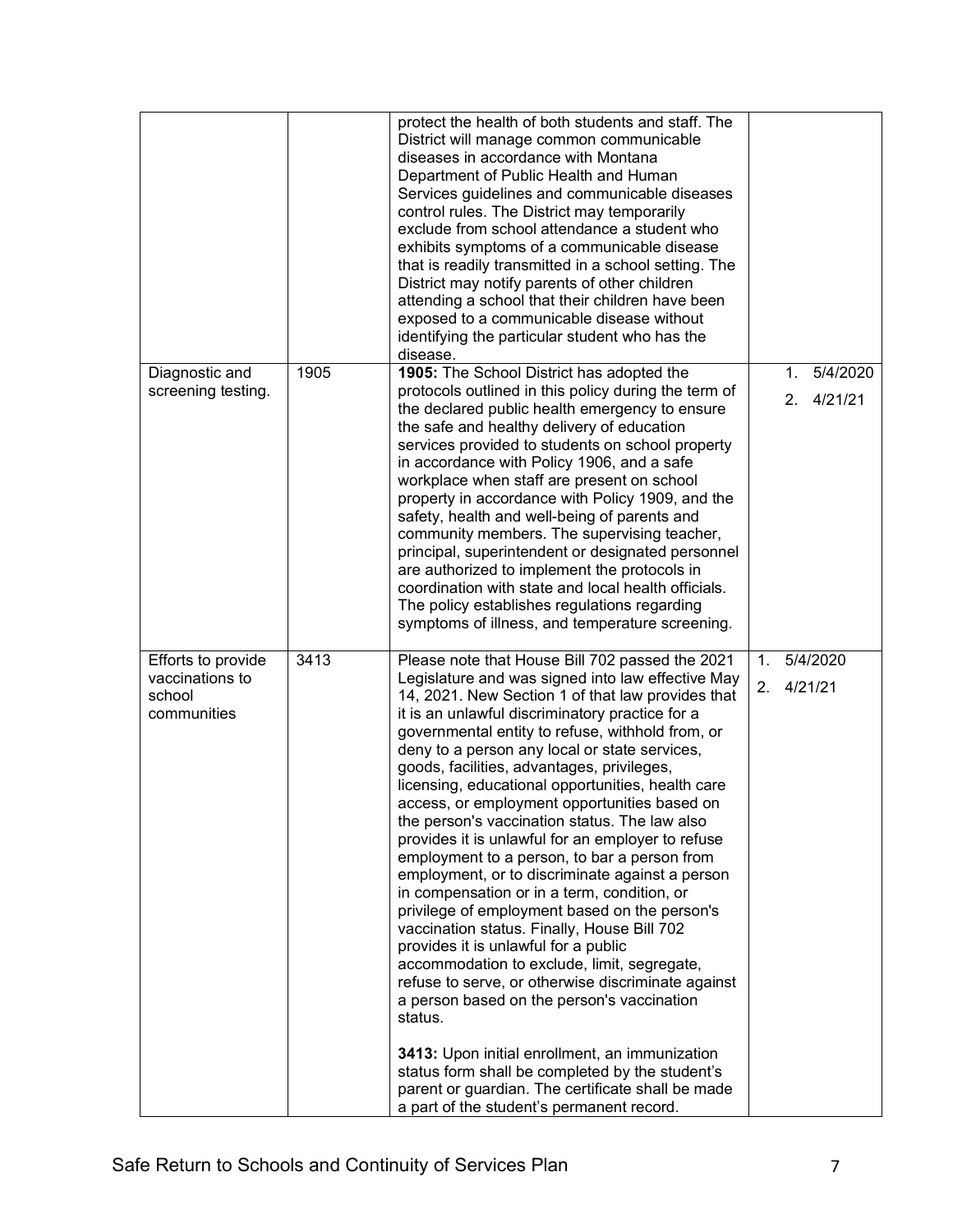| Appropriate                                                                                              | 1908; 2162;               | 1908: The Board of Trustees authorizes the                                                                                                                                                                                                                                                                                                                                                                                                                                                                                                                                                                                                                                                                                                                               | 1.                   | 5/4/2020                             |
|----------------------------------------------------------------------------------------------------------|---------------------------|--------------------------------------------------------------------------------------------------------------------------------------------------------------------------------------------------------------------------------------------------------------------------------------------------------------------------------------------------------------------------------------------------------------------------------------------------------------------------------------------------------------------------------------------------------------------------------------------------------------------------------------------------------------------------------------------------------------------------------------------------------------------------|----------------------|--------------------------------------|
| accommodations<br>for children with<br>disabilities with<br>respect to health<br>and safety<br>policies. | 2162P                     | supervising teacher or district administrator to<br>provide Policy 1908F to families requesting to<br>opt-out of onsite instruction at the school facility<br>for the duration of the declared public health<br>emergency. Students of families opting out of<br>onsite instruction at the school facility shall<br>receive offsite, online, and proficiency-based<br>instruction, or any combination of the foregoing at<br>the discretion of the School District in accordance<br>with District Policy 1906. Students of families<br>opting out of onsite delivery shall be treated the<br>same as students instructed at the school facility<br>for purposes of grading, discipline, and other<br>educational rights.                                                 |                      | 2.4/21/21                            |
|                                                                                                          |                           | 2162: It is the intent of the District to ensure that<br>students who are disabled within the definition of<br>Section 504 of the Rehabilitation Act of 1973 are<br>identified, evaluated, and provided with<br>appropriate educational services. For those<br>students who need or are believed to need<br>special instruction and/or related services under<br>Section 504 of the Rehabilitation Act of 1973, the<br>District shall establish and implement a system of<br>procedural safeguards.                                                                                                                                                                                                                                                                      |                      |                                      |
|                                                                                                          |                           | 2162P: If the parent or legal guardian of a<br>student who qualifies under Section 504 for<br>special instruction or related services disagrees<br>with a decision of the District with respect to: (1)<br>the identification of the child as qualifying for<br>Section 504; (2) the District's evaluation of the<br>child; and/or (3) the educational placement of the<br>child, the parents of the student are entitled to<br>certain procedural safeguards. The student shall<br>remain in his/her current placement until the<br>matter has been resolved through the process<br>set in the policy.                                                                                                                                                                  |                      |                                      |
| Coordination with<br>State and local<br>health officials.                                                | 1900; 1905;<br>1907; 3417 | 1900: In light of the COVID-19 pandemic, the<br>Board of Trustees has found it necessary to<br>adopt temporary policies related to emergency<br>school closures, the ongoing provision of<br>educational services to students, meetings of the<br>Board, gatherings on school property, health and<br>safety of students, staff and community<br>members, human resource matters and<br>budgetary matters. To ensure clarity and<br>transparency, the board has organized all<br>emergency school policies into a temporary<br>chapter. School District Policies Numbered 1900-<br>1999 are intended to govern during any<br>emergency related to COVID-19 declared by the<br>President, Congress, Montana Legislature,<br>Governor, Montana Department of Public Health | 1.<br>2.<br>3.<br>4. | [Date]<br>[Date]<br>[Date]<br>[Date] |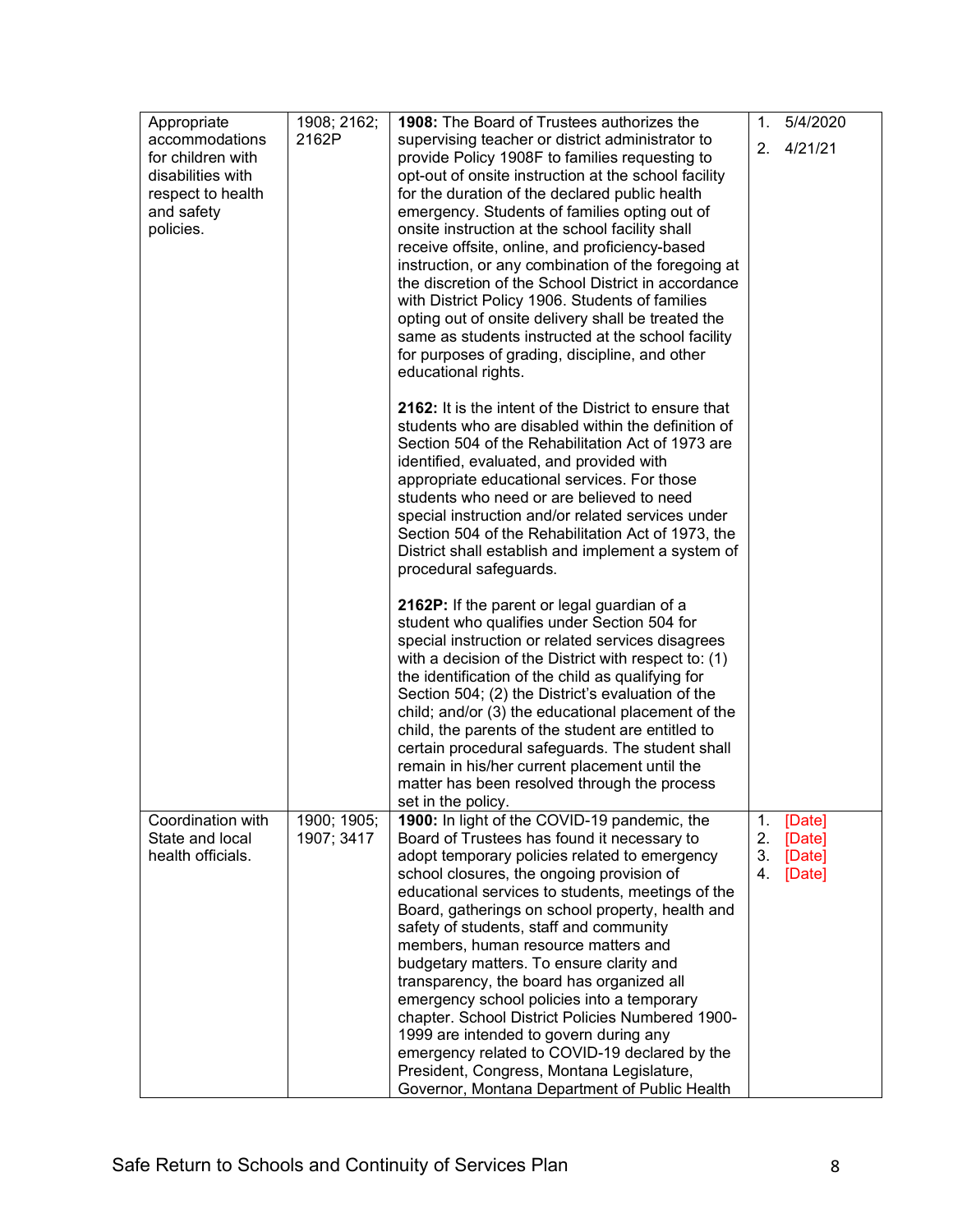|                                                                                                                                                                                                                                                                            |                         | and Human Services, County Health Department<br>or the Board of Trustees.                                                                                                                                                                                                                                                                                                                                                                                                                                                                                                                                                                                                                                                                                                                                                                           |                                                              |
|----------------------------------------------------------------------------------------------------------------------------------------------------------------------------------------------------------------------------------------------------------------------------|-------------------------|-----------------------------------------------------------------------------------------------------------------------------------------------------------------------------------------------------------------------------------------------------------------------------------------------------------------------------------------------------------------------------------------------------------------------------------------------------------------------------------------------------------------------------------------------------------------------------------------------------------------------------------------------------------------------------------------------------------------------------------------------------------------------------------------------------------------------------------------------------|--------------------------------------------------------------|
|                                                                                                                                                                                                                                                                            |                         | <b>1905:</b> The School District has adopted the<br>protocols outlined in this policy during the term of<br>the declared public health emergency to ensure<br>the safe and healthy delivery of education<br>services provided to students on school property<br>in accordance with Policy 1906, and a safe<br>workplace when staff are present on school<br>property in accordance with Policy 1909, and the<br>safety, health and well-being of parents and<br>community members. The supervising teacher,<br>principal, superintendent or designated personnel<br>are authorized to implement the protocols in<br>coordination with state and local health officials.                                                                                                                                                                             |                                                              |
|                                                                                                                                                                                                                                                                            |                         | 1907: The Board of Trustees is authorized to<br>declare that a state of emergency exists within<br>the community. A declaration issued by the<br>Board of Trustees is distinct from any declaration<br>in effect or previously issued by local, state or<br>federal authorities.                                                                                                                                                                                                                                                                                                                                                                                                                                                                                                                                                                    |                                                              |
|                                                                                                                                                                                                                                                                            |                         | 3417: The District will manage common<br>communicable diseases in accordance with<br>Montana Department of Public Health and<br>Human Services guidelines and communicable<br>diseases control rules. When information is<br>received by a staff member or a volunteer that a<br>student is afflicted with a serious communicable<br>disease, the staff member or volunteer will<br>promptly notify a school nurse or other<br>responsible person designated by the Board to<br>determine appropriate measures to be taken to<br>protect student and staff health and safety. A<br>school nurse or other responsible person<br>designated by the Board, after consultation with<br>and on advice of public health officials, will<br>determine which additional staff members, if any,<br>have need to know of the affected student's<br>condition. |                                                              |
| How the district<br>will ensure<br>continuity of<br>services, including<br>but not limited to<br>services to<br>address students'<br>academic needs<br>and students' and<br>staff social,<br>emotional, mental<br>health, and other<br>needs, which may<br>include student | 1906;<br>1906P;<br>2050 | 1906: The School District has adopted the<br>protocols outlined in this policy to govern during<br>the term of the declared public health emergency<br>to ensure the delivery of education services to<br>students onsite at the school, offsite at other<br>locations using available resources including but<br>not limited to online methods. The supervising<br>teacher, principal, superintendent or designated<br>personnel are authorized to implement this<br>policy. The Board of Trustees may revise the<br>school calendar to adjust the completion of the<br>school year for particular grade levels and groups<br>once students have satisfied the required number<br>of applicable aggregate hours.                                                                                                                                   | 1.<br>[Date]<br>2.<br>[Date]<br>3.<br>[Date]<br>4.<br>[Date] |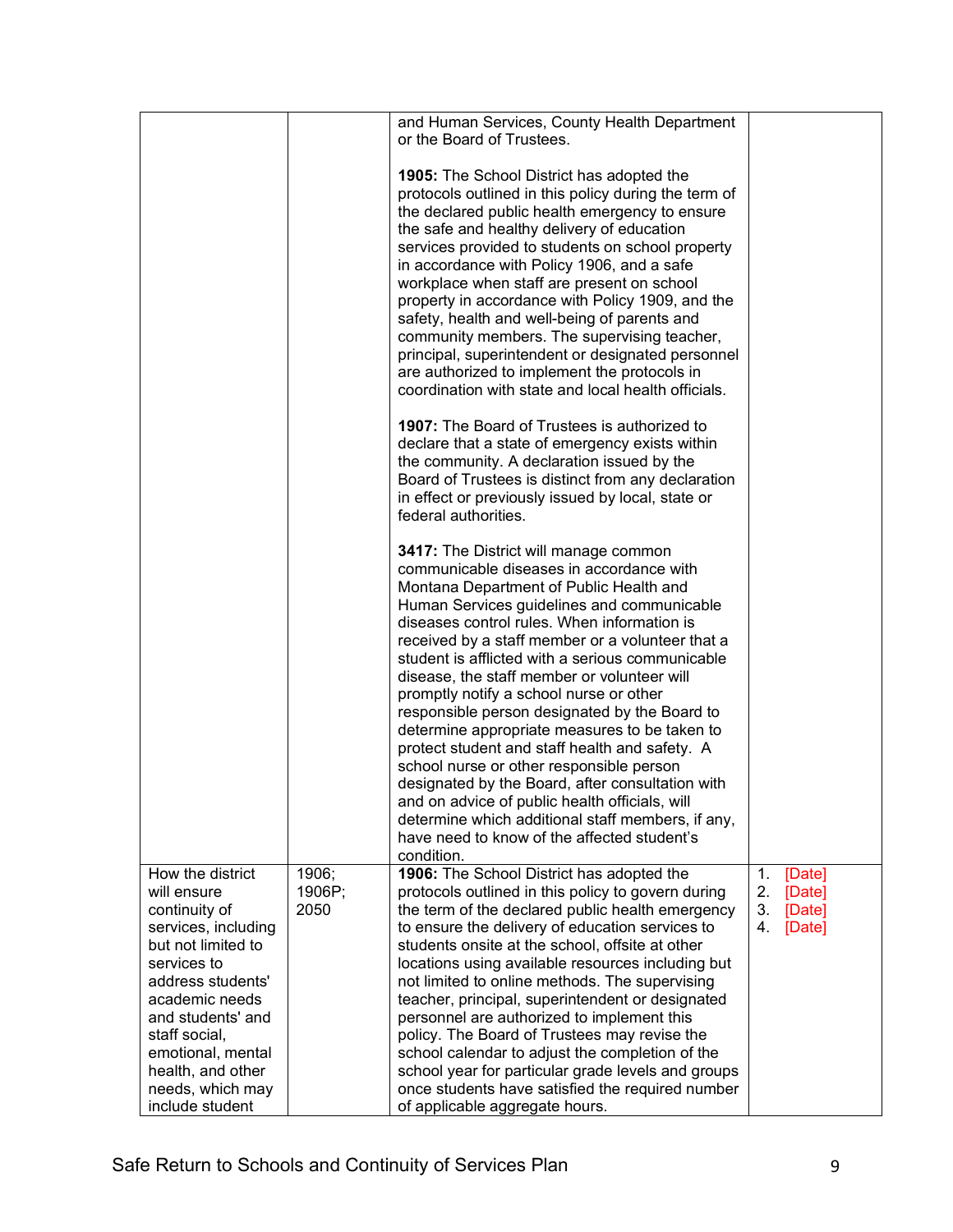| health and food<br>services. | <b>[Option 1]</b> The Board of Trustees authorizes<br>instruction of students at the school facility in a<br>manner that satisfies the aggregate number of<br>instructional hours outlined in the School                                                                                                                                                                                                                                                                                                                                                                                                                                                                                                                                                                                                                                                      |  |
|------------------------------|---------------------------------------------------------------------------------------------------------------------------------------------------------------------------------------------------------------------------------------------------------------------------------------------------------------------------------------------------------------------------------------------------------------------------------------------------------------------------------------------------------------------------------------------------------------------------------------------------------------------------------------------------------------------------------------------------------------------------------------------------------------------------------------------------------------------------------------------------------------|--|
|                              | District's adopted or revised calendar for a school<br>year affected by a public health emergency.<br>[Option 2] The Board of Trustees authorizes<br>offsite and online instruction of students in a<br>manner that satisfies the aggregate number of<br>instructional hours outlined in the School<br>District's adopted or revised calendar for a school<br>year affected by a public health emergency.<br>Offsite and online delivery methods shall include<br>a complete range of educational services offered<br>by the School District and shall comply with the<br>requirements of applicable statutes. Students<br>completing course work through an offsite or<br>online instructional setting shall be treated in and<br>have their hours of instruction calculated in the<br>same manner as students attending an onsite<br>institutional setting. |  |
|                              | [Option] The Board of Trustees authorizes<br>proficiency-based ANB calculation in situations<br>when a student demonstrates proficiency in a<br>course area as determined by the Board of<br>Trustees using district assessments consistent<br>with the School District's adopted Plan of Action,<br>District Policy 1005FE, or other measures<br>approved by the Board of Trustees during the<br>course of a school year affected by a public<br>health emergency.                                                                                                                                                                                                                                                                                                                                                                                           |  |
|                              | [Option] The Board of Trustees authorizes a<br>summer program of instructional offerings for the<br>purpose of remediation of credit, maintenance of<br>skills, and enrichment. All classes offered for<br>credit must meet minimum state requirements for<br>accreditation and may be delivered at the school<br>or at another offsite location. Remediation credit<br>courses shall be offered, grades 9-12, in<br>accordance with District advancement<br>requirements. Credit course offerings must be<br>approved by the Board of Trustees                                                                                                                                                                                                                                                                                                               |  |
|                              | [Option] In accordance with District Policy 2011,<br>Section 20-1-301, MCA, and any applicable<br>collective bargaining agreement covering the<br>employment of affected employees, the Board of<br>Trustees may establish a school calendar with an<br>earlier start date and a later end date from non-<br>emergency school years to ensure students<br>receive the minimum number of aggregate<br>instructional hours.                                                                                                                                                                                                                                                                                                                                                                                                                                     |  |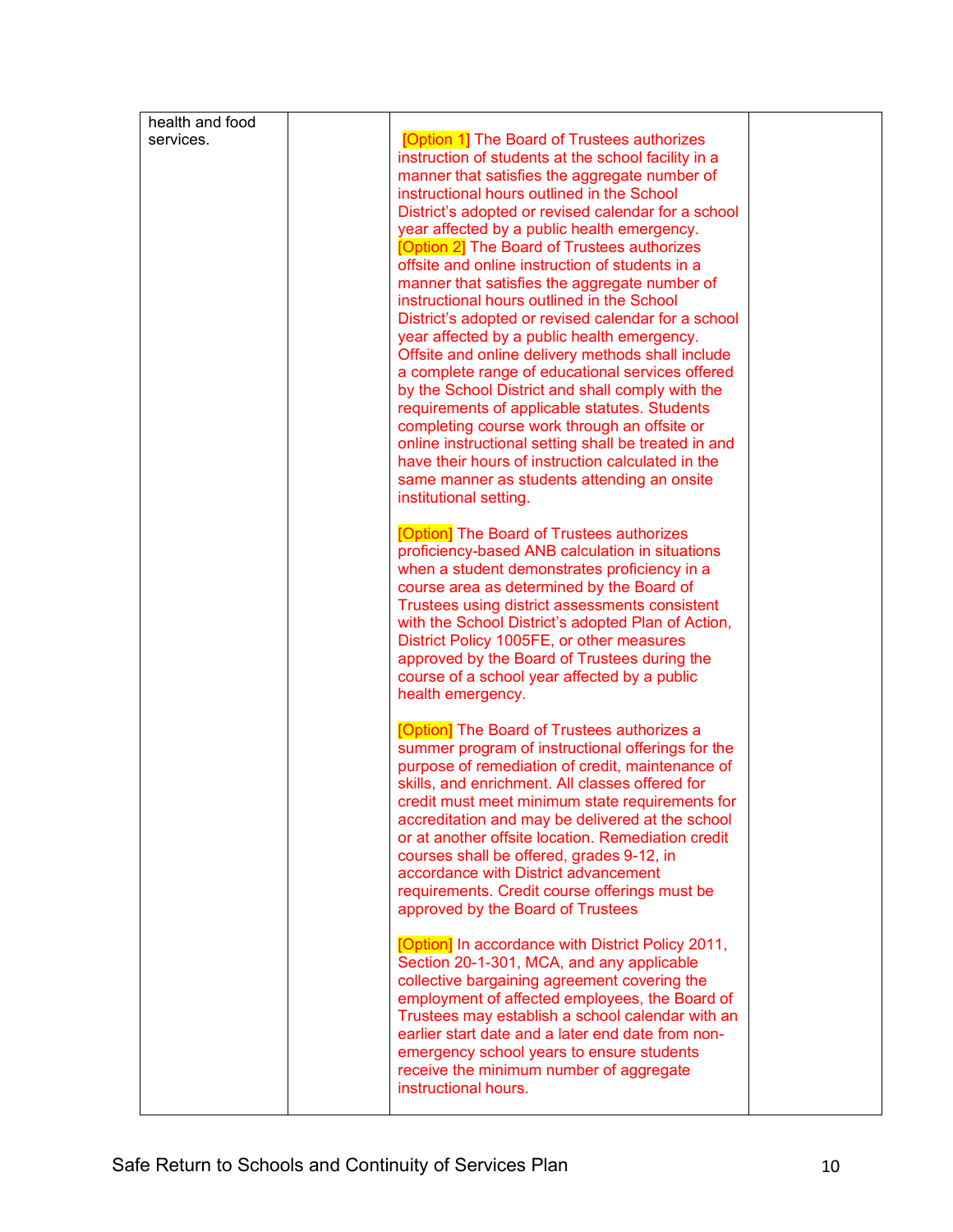| Students shall receive services in accordance<br>with the applicable Individualized Education Plan<br>or Section 504 Plan based on methods and<br>locations agreed upon and documented by the<br>applicable team to meet the student's needs and<br>goals. Students shall have access to regular<br>school counseling services whether their<br>instruction is provided in an onsite, offsite or<br>online setting. Staff shall promptly report any<br>suspected student distress or concern to their<br>supervisor for review and referral. Students |  |
|-------------------------------------------------------------------------------------------------------------------------------------------------------------------------------------------------------------------------------------------------------------------------------------------------------------------------------------------------------------------------------------------------------------------------------------------------------------------------------------------------------------------------------------------------------|--|
| receiving instruction in an offsite setting are<br>governed by the staff obligation to report<br>suspected child abuse or neglect. This policy in<br>no way limits or adjusts the School District's<br>obligations to homeless students or students in<br>foster care. Applicable District policies serving<br>these students, or this population of students<br>remain in full effect.                                                                                                                                                               |  |
| <b>1906P:</b> Proficiency or satisfying aggregate hours<br>of instruction can be achieved through an on-site,<br>off-site, or blended learning model as outlined in<br>Policy 1906. Best practices will assist districts in<br>facilitating quality learning for each student<br>regardless of background or circumstance. Best<br>practices include but are not limited to, planning<br>and communication, clear expectations,<br>differentiated instruction and learning models,<br>and flexible demonstrations of learning.                        |  |
| 2050: The School District has adopted the<br>protocols outlined in this policy to ensure the<br>delivery of education services to students onsite<br>at the school, offsite at other locations using<br>available resources. The District administration or<br>designated personnel are authorized to<br>implement this policy                                                                                                                                                                                                                        |  |

### **June 2021**

# **Part III – Updated Compliance for the District's Previously Adopted Plan for the Safe Return to In-person Instruction and Continuity of Services:**

Section 2001(i)(3) of the ARP Act states that a school district that developed a plan for the safe return to in-person instruction and continuity of services prior to the date of enactment of the ARP Act will be deemed to have met the requirement to develop a plan under section 2001(i)(1) as long as the plan meets the statutory requirements (*i.e.,* is publicly available on the LEA's website and was developed after the LEA sought and took into account public comment).

The School District's plan meets the requirements of Section 2001(i)(1) and (i)(2) of the ARP Act. The School District's plan is available on our website and, as